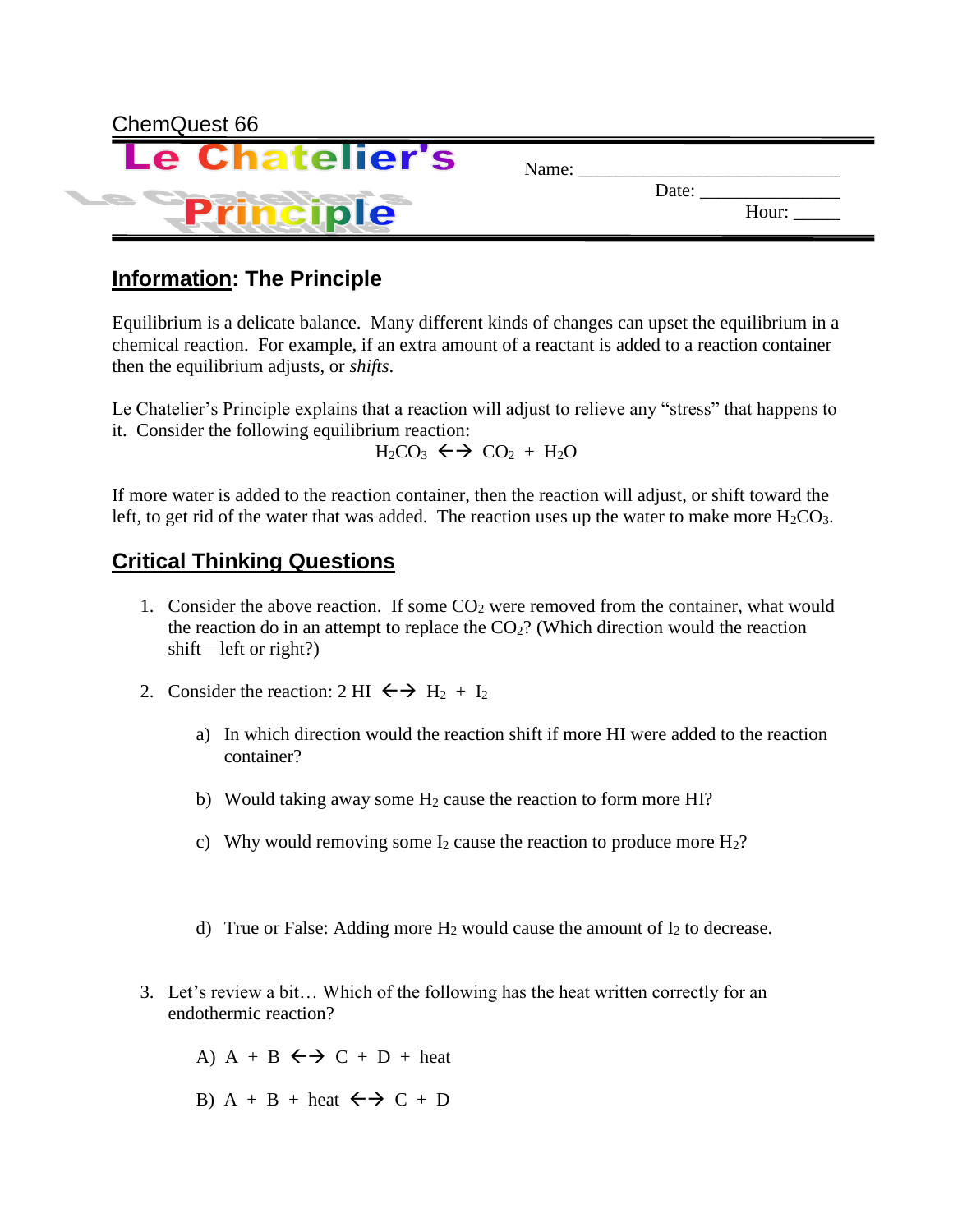## **Information: Changing Temperature**

As you may recall, an exothermic reaction includes the heat term as a product in a chemical reaction. An exothermic reaction is written below:

 $SO_3(g) + O_2(g) \leftrightarrow 2SO_2(g) + \text{heat}$ 

As you consider how a temperature change will impact a reaction it will be helpful to consider the heat as a reactant or a product in a chemical equation. Increasing the temperature will do the same thing as increasing the concentration of a reactant or product.

### **Critical Thinking Questions**

- 4. Consider the equation given in the above information section. Increasing the amount of  $SO<sub>2</sub>$  in the container will have the same shifting effect as increasing the temperature. Explain what that effect is and explain why.
- 5. Consider the following reaction:  $H_2CO_3$  + heat  $\leftrightarrow$  CO<sub>2</sub> + H<sub>2</sub>O
	- a) What would happen if some  $H_2O$  were added to the container? (Which direction would the equilibrium shift?)
	- b) To increase the amount of  $H_2CO_3$  in the equilibrium, should you raise or lower the temperature? Explain.
- 6. Consider the following reaction:  $PCl_3 + Cl_2 \leftrightarrow PCl_5 + heat$ Would increasing the temperature also increase the amount of product formed? Explain.

### **Information: Changing Pressure**

The pressure during a reaction has a large effect on a reaction only for the gaseous reactants or products. If a reaction doesn't have any gaseous substances, then changing the pressure wouldn't produce a significant shift in the equilibrium.